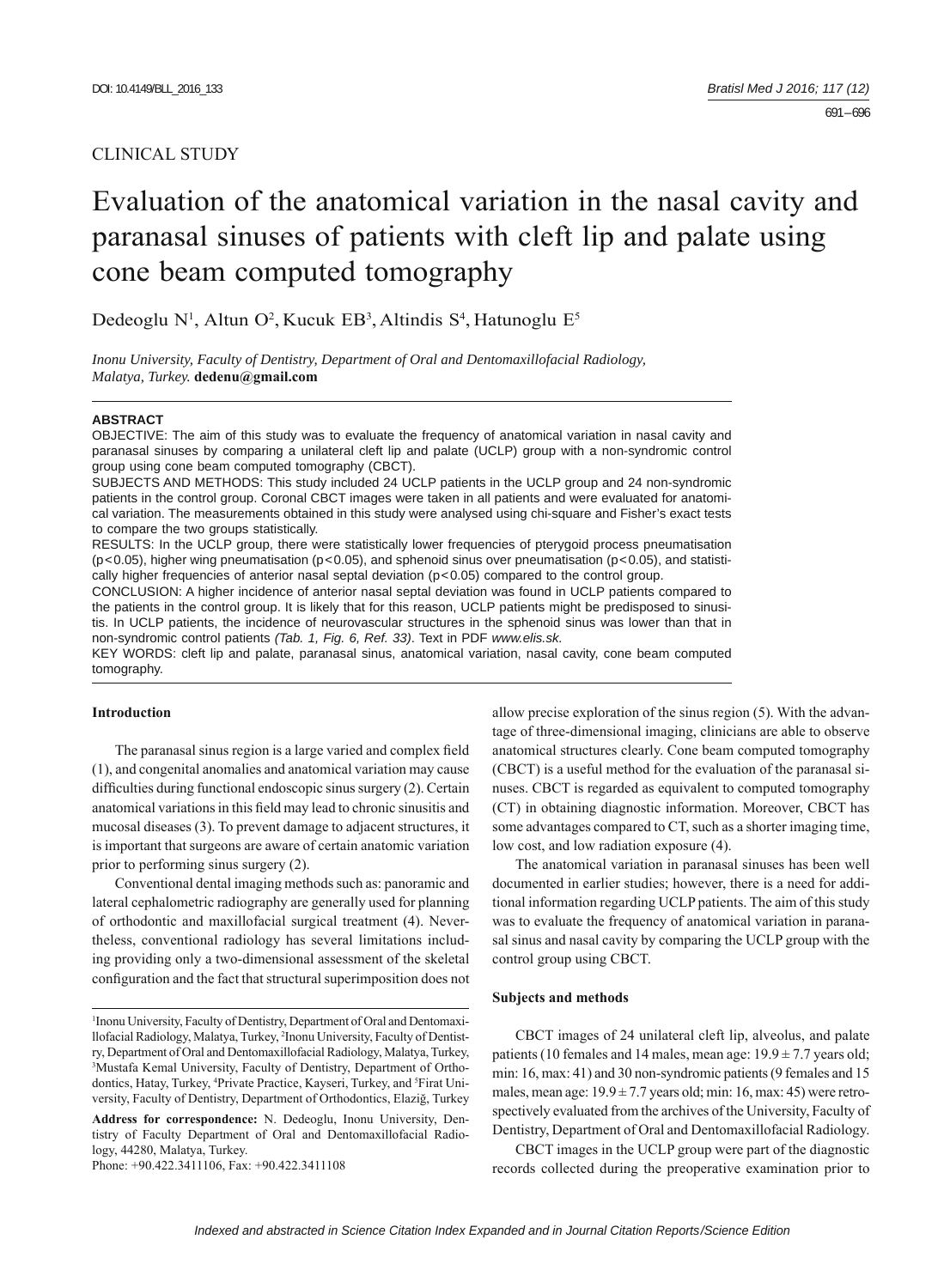691 – 696



**Fig. 1. In coronal CBCT scan, (a) concha bullosa (asterix), (b) paradoxical middle concha (arrowhead), (c) secondary middle concha (arrow).**



**Fig. 2. In coronal CBCT scan, nasal septal deviation anterior (arrow) and posterior part (arrowhead).**

orthodontic treatment, and those in the control group were from patients, who had undergone a CBCT scan for any other reason. Some patients were excluded from this study according to the following exclusion criteria:

- Advanced inflammatory diseases, nasal polyposis, or serious rhinosinusitis.
- History of skull base, face, and nasal trauma.
- Prior sinonasal surgery.

The study field determined the anterior wall of the frontal sinus to the posterior wall of the sphenoid sinus in the horizontal plane and the inferior wall of the maxillary sinus to the upper wall of the frontal sinus in the vertical plane.

All CBCT images included in the present study were evaluated by the same experienced maxillofacial radiologist.

To obtain CBCT images, a Newtom 5G (Verona, Italy) device was used. The kilo voltage setting was 110, with an intensity of 1–20 mA, a scanning time of 18 s, an exposure time of 3.6 s, and voxel sizes of 0.2, 0.25, or 0.3 mm<sup>3</sup>. Coronal CBCT sections (1mm thickness and 1-mm step) were used for the evaluation of the anatomical variation in nasal cavity and paranasal sinuses in both groups. This disease was evaluated as either being present or absent. Anatomical variation evaluated in this study is summarized below:

1) Conchal Variation

- Concha bullosa (CB): pneumatisation of the middle concha (Fig. 1a) (6).
- Paradoxical middle concha (PMC): the convex portion of the concha is on the opposite side, and it usually occurs in the middle concha (Fig. 1b) (7).
- Secondary middle concha (SMC): a bony projection that arises from the lateral nasal wall and extends into the nasal cavity (Fig. 1c) (8).
- 2) Septal Variation
- Nasal septal deviation (anterior and posterior part) (ANSD-PNSD): tilting of the septum (Figs 2a–b).

3) Maxillary Variation

• Maxillary sinus hypoplasia (MSH): the maxillary sinus maxi-



**Fig. 3. In coronal CBCT scan, (a) maxillary sinus hypoplasia (asterix), (b) maxillary sinus accessory ostium (arrow), (c) maxillary sinus septum (arrowhead).**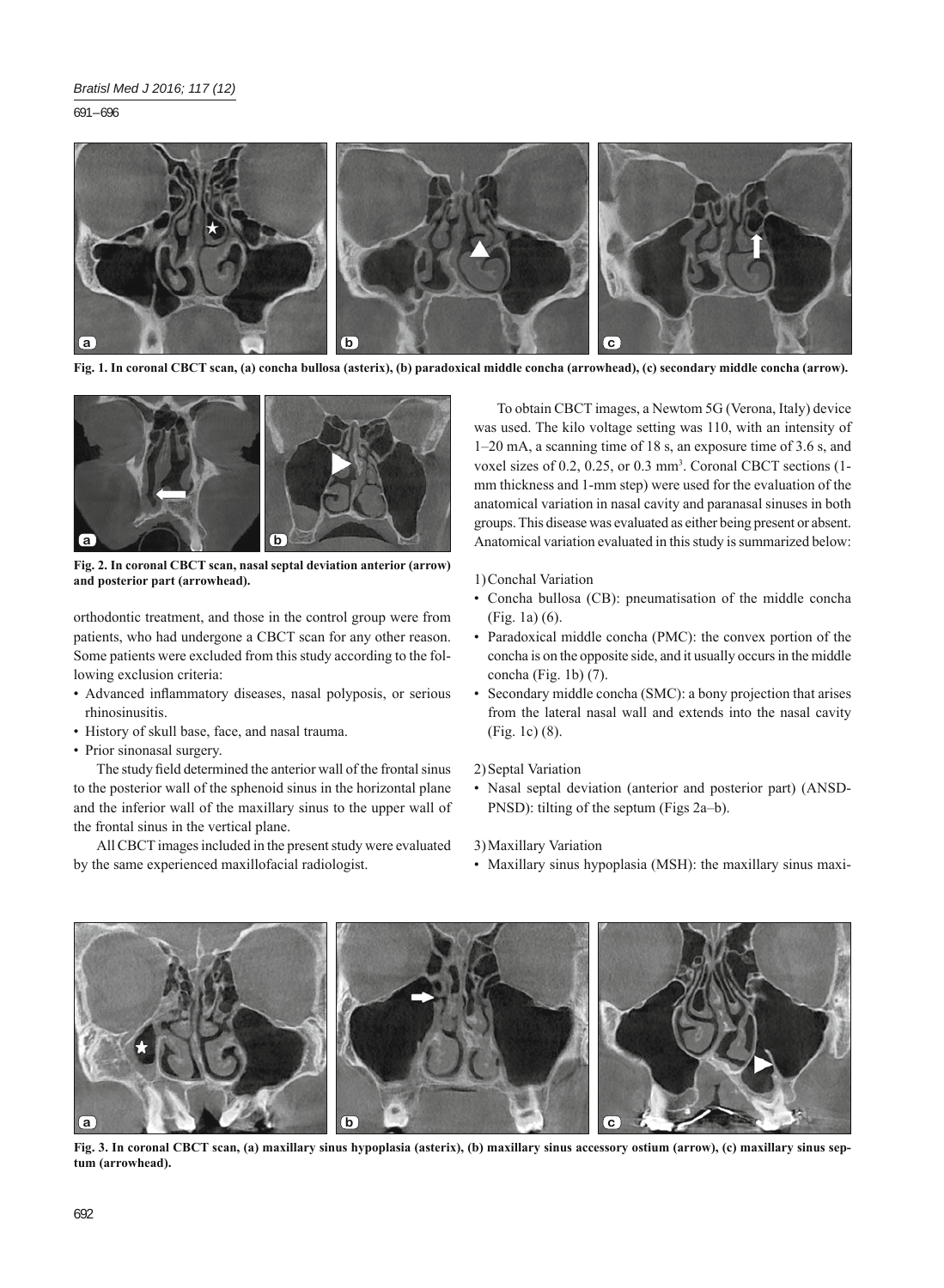

**Fig. 4. In coronal CBCT scan, (a) anterior clinoid process pneumatization (arrowhead), (b) pterygoid process pneumatization (asterix) and greater wing pneumatization (arrows).**

![](_page_2_Picture_3.jpeg)

**Fig. 5. In coronal CBCT scan, interfrontal sinus septal cell (asterix).**

mum vertical or horizontal length is less than half the orbital maximum vertical or horizontal length (Fig. 3a) (9).

- Maxillary sinus accessory ostium (MSAO): an extra ostium in addition to the natural ostium (Fig. 3b) (10).
- Maxillary sinus septum (MSS): a cortical bone projection into the sinus that arises from the inferior or lateral walls of the sinus (Fig. 3c) (11).

4) Sphenoidal Variation

• Anterior clinoid process pneumatisation (ACPP): extension of the sinus cavity into the anterior clinoid process (Fig. 4a).

- Pterygoid process pneumatisation (PPP): extension of the sinus cavity beyond the vertical line of the foramen rotundum (Fig. 4b) (12).
- Greater wing pneumatisation (GWP): extension of the sinus cavity beyond the vidian canal in the horizontal plane (Fig. 4b) (12).
- Sphenoid sinus over pneumatisation (SSOP): occurrence of at least one of the following conditions in the sphenoid sinus; anterior clinoid process pneumatisation, pterygoid process pneumatisation, and greater wing pneumatisation.

## 5) Frontal Variation

• Inter-frontal sinus septal cell (IFSC): appearance of a pneumatisation into the inter-frontal sinus septum (Fig. 5) (13).

6) Ethmoidal Variation

- Kuhn cell (KC): cell located above the agger nasi cell, and with several types (Fig. 6a) (14).
- Agger nasi cell (ANC): the most anterior ethmoid cell (Fig. 6b) (2).
- Haller cell (HC): develops under the medial orbital floor and medial roof of the maxillary sinus (Fig. 6c) (7).
- Onodi cell (OC): the most posterior ethmoid cell, located in the posteromedial sphenoid sinus (Fig. 6d) (15).

When more than one variation such as ACPP, PPP, and GWP was observed in the sphenoid sinus, the condition was accepted as *sphenoid sinus over pneumatisation*. Nasal septal deviation was evaluated as the anterior (region of the condrovomeral junction) and the posterior (back of the condrovomeral junction) parts.

Chi-square and Fisher's exact tests were used for statistical analysis of the differences between the UCLP and control groups  $(p<0.05)$ .

## **Results**

The frequencies and p values of the anatomical variation in the nasal cavity and paranasal sinuses of the UCLP and control groups are presented in Table 1. The most common anatomical variation was found to be ANC (100 %) in both groups. The least anatomical variation was found to be MSH (4.2 %) and ACPP (4.2 %) in the UCLP group and MSH (0 %) in the control group. Sta-

![](_page_2_Figure_24.jpeg)

**Fig. 6. In coronal CBCT scan, (a) kuhn cell (arrowhead), (b) agger nasi cell (asterix), (c) haller cell (arrow), (d) onodi cell (circle).**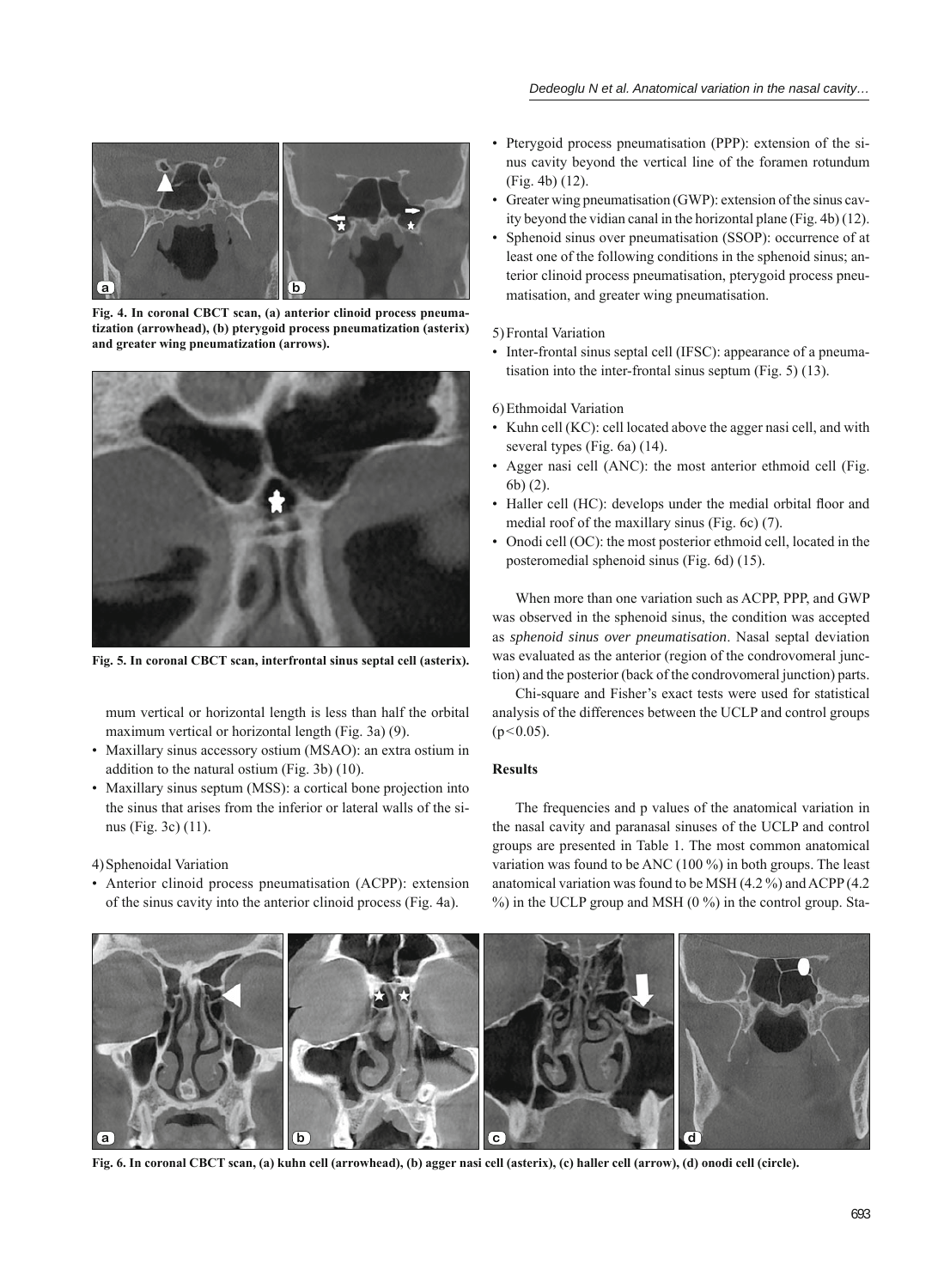691 – 696

|  |  |  |  |  |  | Tab. 1. The distribution of the anatomical variations according to the groups. |  |  |  |  |  |  |
|--|--|--|--|--|--|--------------------------------------------------------------------------------|--|--|--|--|--|--|
|--|--|--|--|--|--|--------------------------------------------------------------------------------|--|--|--|--|--|--|

| Nasal Cavity and Paranasal Sinus Anatomical Variations | CLP group $n$ (%) | Control group $n$ (%) | Inter-group comparisons $\frac{1}{2}$ |
|--------------------------------------------------------|-------------------|-----------------------|---------------------------------------|
| Concha Bullosa                                         | 21 (87.5)         | 20(83.3)              | ns                                    |
| Paradoxical Concha                                     | 11(45.8)          | 9(37.5)               | ns                                    |
| Secondary Middle Concha                                | 22(91.7)          | 20(83.3)              | ns.                                   |
| Anterior Nasal Septal Deviation                        | 22(91.7)          | 11(45.8)              | ***                                   |
| Posterior Nasal Septal Deviation                       | 22(91.7)          | 16(66.7)              | ns.                                   |
| Nasal Septal Spur                                      | 13 (54.2)         | 11(45.8)              | ns                                    |
| Maxillary Sinus Hypoplasia                             | 1(4.2)            | $\theta$              | ns.                                   |
| Maxillary Sinus Accessory Ostium                       | 13 (54.2)         | 11(45.8)              | ns                                    |
| Maxillary Sinus Septum                                 | 12(50)            | 8(33.3)               | ns.                                   |
| <b>Anterior Clinoid Process Pneumatization</b>         | 1(4.2)            | 4(16.7)               | ns.                                   |
| Pterygoid Process Pneumatization                       | 6(25)             | 15(62.6)              | $***$                                 |
| Greater Wing Pneumatization                            | 5(20.8)           | 16(66.7)              | ***                                   |
| Sphenoid Sinus Over Pneumatization                     | 7(29.2)           | 16(66.7)              | $***$                                 |
| <b>Interfrontal Sinus Septal Cell</b>                  | 15(62.5)          | 8(33.3)               | *                                     |
| Agger Nasi Cell                                        | 24 (100)          | 24 (100)              | ns.                                   |
| Haller Cell                                            | 10(41.7)          | 7(29.2)               | ns.                                   |
| Onodi Cell                                             | 6(25)             | 3(12.5)               | ns                                    |
| Kuhn Cells                                             | 19(79.2)          | 19 (79.2)             | ns.                                   |

¥ According to Chi-square and Fisher's exact tests; \*\*\* p < 0.001, \*\* p < 0.01, \* p < 0.05, ns – there is no statistically significant difference, n – number of samples, SD – standard deviation

tistically significant differences were found in pterygoid process pneumatisation, greater wing pneumatisation, SSOP, and ANSD between the UCLP and control groups ( $p < 0.05$ ).

### **Discussion**

CLP holds an important place among birth abnormalities, and its prevalence is 1/800–1000 in non-syndromic patients (16). In patients with UCLP, middle ear and mastoid problems, dental anomalies, and maxillary sinus volume shortage are observed frequently (17, 18). Recently, investigations into nasal cavity and paranasal sinuses in CLP patients had increased, because rhinosinusitis was commonly observed in these patients (19). The treatment of these patients is jointly performed by several disciplines such as: otorhinolaryngology, prosthetic dentistry, oral and maxillofacial or plastic surgery, and orthodontics. However, the anatomical structures in these patients may be different from normal anatomy; thus, abnormalities should be evaluated carefully before the treatment. Therefore, the frequency of the anatomical variation of the nasal cavity and paranasal sinuses was evaluated in UCLP patients using CBCT in this study.

## *Conchal variation*

Conchal anatomical variation (CB, PMC, and SMC) was evaluated in the present study; however, no significant differences between the UCLP and control groups were found. CB and SMC were found at a high rate in both groups; however, these only obstructed the middle meatus and osteomeatal unit, causing sinusitis (8,20), if they were severe.

# *Nasal septal variation*

Nasal septal deviation is the tilting of the septum, a malformation that is expected and often observed in UCLP patients. UCLP leads to enlargement of the nose wings, thus, the tip of the nose

points towards the cleft side and the septal base points towards the non-cleft side (21), leading to nasal septal deviation, especially in the anterior part. According to the results of the present study relating to septal variations, the frequency of anterior nasal septum deviation in the UCLP group was significantly larger than in the control group ( $p < 0.05$ ), which is in accordance with previous results presented in the literature (22). However, there was no difference in terms of PNSD. Advanced septal deviation may lead to a narrow or blocked meatus, pushing the middle concha towards the lateral wall. This situation also increases the risk of secondary inflammation and infection (23).

Yasan et al (24) found that only severe nasal septal deviation is a risk for chronic rhinosinusitis. In particular, when nasal septal deviation is located in the nasal valve area, a patient will be more predisposed to rhinosinusitis (25, 26). Kuijpers et al (17) reported that the frequency of nasal septal deviation in UCLP patients was 34 %, however, in our UCLP group, this frequency was found to be 91.7 % in both the anterior and posterior parts. The reason for this difference is likely due to the fact that both bilateral and unilateral CLP patients were evaluated in the study by Kuijpers et al (17) whereas in our study, only UCLP patients were examined.

### *Maxillary variation*

When the maxillary sinus variation was evaluated, there were no statistically significant differences in MSH, MSAO, or MSS between the UCLP and control groups. MSH may cause a reduction in drainage due to the malposition of the ostium, resulting in a predisposition to sinusitis (19,27).

MSAO occurs when there is an extra ostium in addition to the natural ostium, providing a connection between the maxillary sinus and the middle meatus (28), which may cause sinusitis by allowing easier pathogen access (29). MSS is important for implant surgery, since the membrane perforation risk increases in the presence of this variation (30).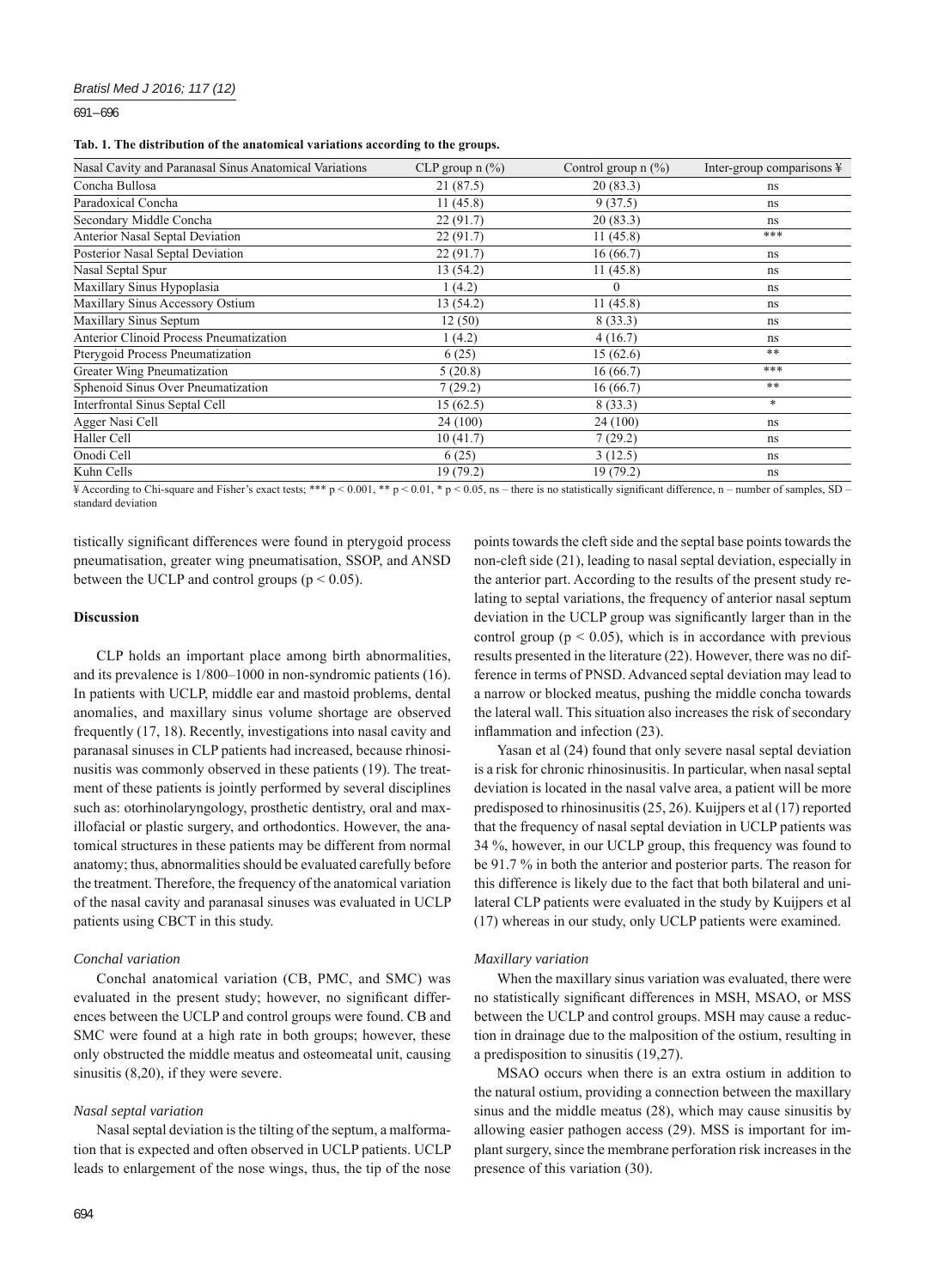## *Sphenoidal variation*

Sphenoid sinus is a critical sinus due to its relationships with important adjacent structures. During the process of development, sinus and neighbouring structures may show various variations (31). ACPP is one of the most important sphenoid sinus variations, and is also seen anatomically near the optic nerve, internal carotid artery, and ophthalmic artery. These important structures may be damaged during surgery in the case of ACPP (32). Şirikci et al (31) evaluated patients with chronic inflammatory disease of the nasal cavity and paranasal sinuses, and reported that the rate of ACPP was 13.3 %. However, in our study, the frequency of ACPP was found to be only 4.2 % in the UCLP group, which reduced the potential risks.

The other three sphenoid sinus variations evaluated in the present study (PPP, GWP, and SSOP) showed differences between groups, being significantly lower in the UCLP group than in the control group ( $p < 0.05$ ).

PPP is an important way to reach the base of the skull, and treatment of CSF leakage and endoscopic biopsy from skull base lesions can be conducted via this route (12). According to the results of the present study, PPP frequency was lower in the UCLP group than in the control group ( $p < 0.05$ ), and therefore, it is considered that patients with UCLP are deprived of this advantage.

GWP is a pneumatisation beyond the vertical line of the foramen rotundum in the sphenoid sinus (12). The number of studies in literature regarding this variation is inadequate.

The last sphenoid sinus variation is SSOP, where the optic, vidian, and maxillary nerves may be located in the sphenoid sinus. According to the results of the present study, SSOP was found statistically more frequently in the control group than in the UCLP group. This finding in UCLP patients is the first information in literature regarding sphenoid sinus pneumatisation. This information suggests that, compared to the patients with UCLP, more neurovascular structures may be located in the sphenoid sinus in normal patients, and therefore the risk of complications during surgery is lower in patients with UCLP than in normal patients.

#### *Frontal variation*

IFSC is the appearance of a pneumatisation in the inter-frontal septum  $(13)$ . The clinical significance of this variation is uncertain (33), and there was no significant difference between the groups.

## *Ethmoidal variation*

ANC is the most anterior ethmoid cell, and large ANC may narrow the frontal recess (2). Ocular complications develop in the case of sinus disease, which is related to ANC, since ANC is in close proximity to the lacrimal sac (2). ANC was observed in all patients in both groups, and there were no significant differences between the two groups. This high frequency shows that correct localization of ANC is very important for the diagnosis and treatment of sinusitis. KC (frontal cell) is located in the upper ANC, and HC develops under the medial orbital floor and the medial roof of the maxillary sinus, both of which may also lead to sinusitis (7, 14). OC is the most posterior ethmoid cell, located in to posteromedial sphenoid sinus. OC may be in close proximity to

the optic nerve, which is important for surgery (15). In our study, there were no statistically significant differences in ANC, HC, or OC between the UCLP and control groups.

# **Conclusions**

In UCLP groups, ANSD was seen more frequently than in the control groups, and for this reason, UCLP groups may be more predisposed to sinusitis compared to normal individuals.

In UCLP groups, pterygoid process pneumatisation, greater wing pneumatisation, and SSOP was seen less frequently than in control patients. Clinically, this information is important for endoscopic surgery of the sphenoid sinus in UCLP groups.

In further studies, anatomical variation in the nasal cavity and paranasal sinuses should be examined in subgroups of the CLP groups.

#### **References**

**1. Keast A, Yelavich S, Dawes P, Lyons B.** Anatomical variations of the paranasal sinuses in Polynesian and New Zealand European computerized tomography scans. Otolaryngol Head Neck Surg 2008; 139: 216–221.

**2. Kantarci M, Karasen RM, Alper F, Onbas O, Okur A, Karaman A.** Remarkable anatomic variations in paranasal sinus region and their clinical importance. Eur J Radiol 2004; 50: 296–302.

**3. Fadda G, Rosso S, Aversa S, Petrelli A, Ondolo C, Succo G.** Multiparametric statistical correlations between paranasal sinus anatomic variations and chronic rhinosinusitis. Acta Otorhinolaryngol Ita 2012; 32: 244–251.

**4. Wörtche R , Hassfeld S, Lux C, Müssig E, Hensley F, Krempien R et al.** Clinical application of cone beam digital volume tomography in children with cleft lip and palate. Dentomaxillofac Radiol 2006; 35: 88–94.

**5. Perez-Pinas I, Sabate J, Carmona A, Catalina-Herrera C, Jimenez-Castellanos J.** Anatomical variations in the human paranasal sinus region studied by CT. J Anat 2000; 197: 221–227.

**6. Stallman JS , Lobo JN, Som PM.** The incidence of concha bullosa and its relationship to nasal septal deviation and paranasal sinus disease. Am J Neuroradiol 2004; 25: 1613–1618.

**7. Azila A, Ir fan M, Rohaizan Y, Shamim A.** The prevalence of anatomical variations in osteomeatal unit in patients with chronic rhinosinusitis. Med J Malaysia 2011; 66: 191–194.

8. Ozturk A, Alatas N, Ozturk E, Ziylan SZ. First secondary middle turbinate. Eur J Radiol 2004; 52: 93–95.

9. Sirikci A, Bayazit Y, Bayram M, Kanlikana M. A new approach to the classification of maxillary sinus hypoplasia with relevant clinical implications. Surg Radiol Anat 2001; 22: 243–247.

10. Na Y, Kim K, Kim SK, Chung SK. The quantitative effect of an accessory ostium on ventilation of the maxillary sinus. Respir Physiol Neurobiol 2012; 181: 62–73.

**11. Maestre-Ferrín L, Galán-Gil S, Rubio-Serrano M, Peñarrocha-Diago M, Peñarrocha-Oltra D.** Maxillary sinus septa: a systematic review. Med Oral Patol Oral Cir Bucal 2010; 15: 383–386.

12. Hewaidi G, Omami G. Anatomic variation of sphenoid sinus and related structures in Libyan population: CT scan study. Libyan J Med 2008; 3: 1–9.